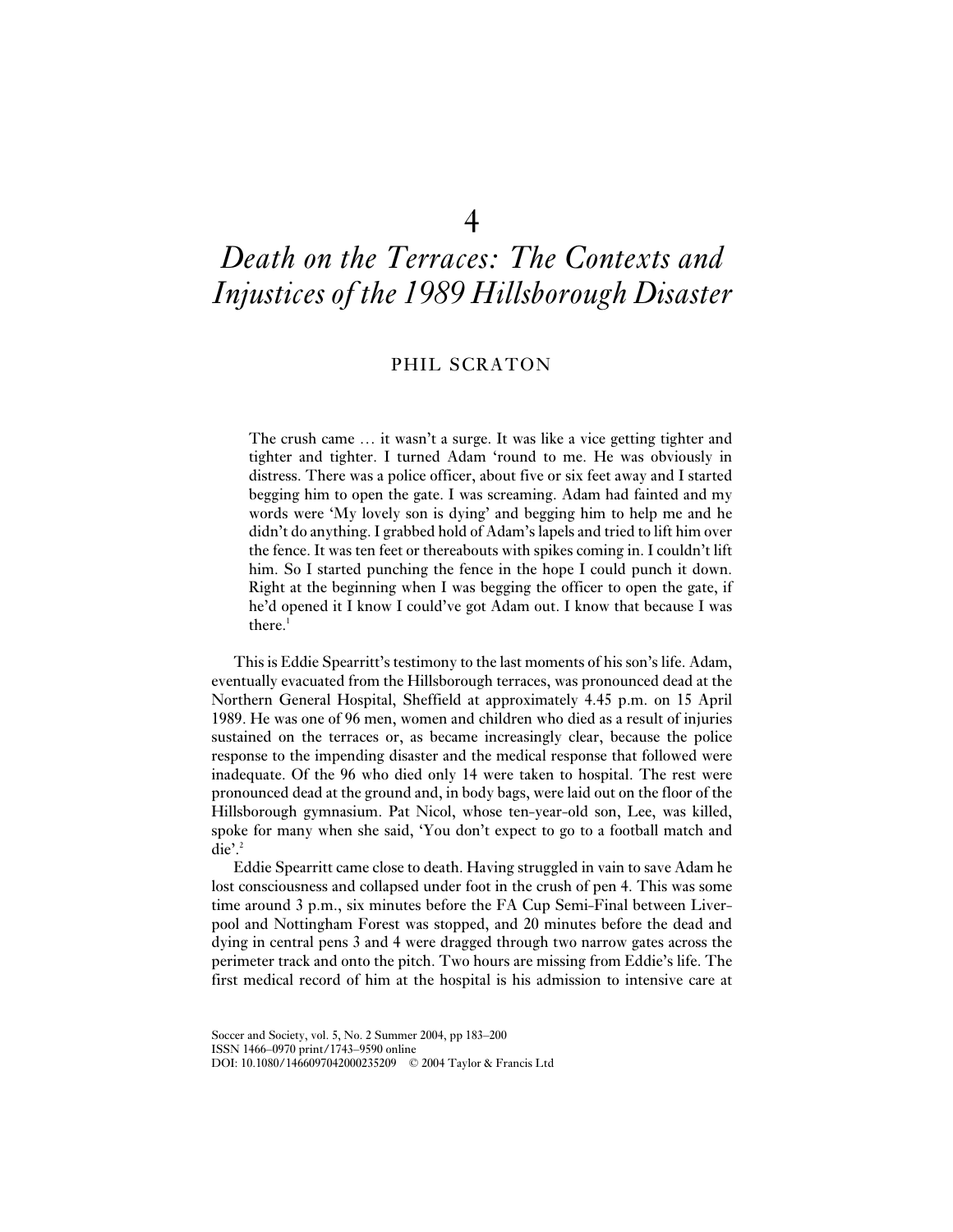5 p.m. Following the chaos of the pens' evacuation, and given the paucity of immediate necessary medical treatment and facilities, it is clear that an unknowable number of those who died could have been saved. Eddie has no knowledge of his whereabouts between 3 p.m. and 5 p.m. It appears he had been presumed dead, as were others who also recovered. He agonizes over Adam's death and whether he too might have been saved.

As the disaster was happening, in full view of the police control box high above the Leppings Lane terrace, a further tragedy was set in motion. The South Yorkshire Police match commander, Chief Superintendent David Duckenfield, informed Graham Kelly, then Chief Executive of the Football Association, that Liverpool supporters had forced entry through an exit gate causing an 'inrush' onto the already packed terraces. Within minutes this version of events was broadcast worldwide. Jacques Georges, then President of FIFA, railed against 'people's frenzy to enter the stadium come what may, whatever the risk to the lives of others'. They 'were beasts waiting to charge into the arena'.<sup>3</sup> Thus, Liverpool fans were responsible for the deaths of 'their own'. The lens of hooliganism was firmly in place.

This was also the version relayed by the police to the South Yorkshire Coroner, Dr Stefan Popper en route to the stadium. He instructed the taking and recording of blood alcohol levels of all who died, including children. This was unprecedented. As the pathologists' reports would establish the medical cause of death it was clear that the Coroner considered alcohol to be a significant factor in the disaster. Within hours, bereaved families queued outside the gymnasium to identify their loved ones. The presentation of bodies in body bags, and the casual treatment of the bereaved, combined insensitivity with callousness. Grief-stricken relatives were 'interrogated' regarding the drinking habits and 'criminal' records of their loved ones. The next day the Prime Minister Margaret Thatcher visited Sheffield accompanied by the Home Secretary, Douglas Hurd. She was briefed that there 'would have been *no* Hillsborough if a mob, who were clearly tanked up, had not tried to force their way into the ground'.<sup>4</sup>

Two days later the *Sheffield Star* (18 April 1989) published the first serious police allegations as facts concerning Liverpool supporters not only causing the disaster, but also attacking rescue workers and stealing from the dead. Its headline was: 'Drunken Attacks on Police: Ticketless Thugs Staged Crush to Gain Entry'. This included an allegation that 'yobs' had 'urinated on policemen as they gave the kiss of life to stricken victims'. Local politicians and Police Federation representatives, without any substantiating evidence, reiterated the allegations, and on 19 April the *Sun* cleared its front page. It pronounced: 'The Truth: Some Fans Picked Pockets of Victims; Some Fans Urinated on the Brave Cops; Some Fans Beat Up PC Giving Kiss of Life'. A further eight newspapers carried the allegations including 'sex jibes over a girl's corpse' (*Sheffield Star* 19 April 1989). It later transpired that the *Sun* editor, Kelvin Mackenzie, had considered running the headline 'You Scum'.<sup>5</sup> As the Home Office Inquiry under Lord Justice Taylor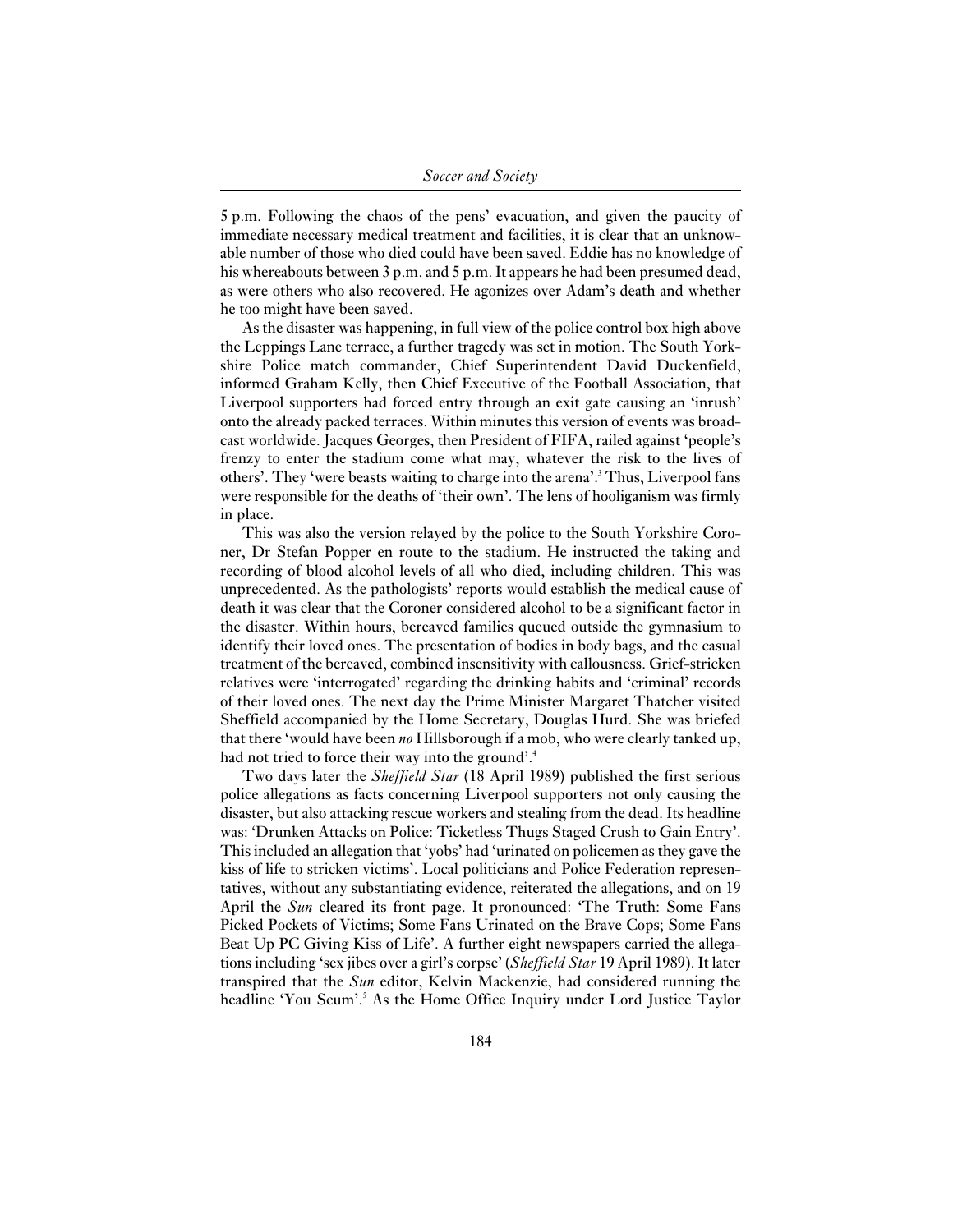commenced, Duckenfield's instant reaction to blame the fans, thereby exonerating the police, had established a broad and seemingly legitimate constituency. Not only did it determine the course of events in the immediate aftermath, but it set a wider media and political agenda.

#### THE HILLSBOROUGH STADIUM

One of the greatest problems we have is access to the ground, particularly at the Leppings Lane end. The redesigned turn stiles [*sic*] do not give anything like the access to the ground, either on the Leppings Lane terraces or in the West Stand, needed by away fans. On occasions last season when large numbers attended, we had away supporters who were justifyably [*sic*] irate because of the inefficiency of the system, which was turned on the police and could have resulted in public disorder.<sup>6</sup>

The Hillsborough Football Stadium opened in 1899 and, like so many other football stadia, had been modified to meet the requirements of the 1975 Safety of Sports Grounds Act, and, subsequently, revisions to the 1976 Home Office Guide to Safety at Sports Grounds, brought about by the Popplewell inquiry into the deaths at Bradford, Birmingham and Heysel.<sup>7</sup>

Hillsborough was considered by the football authorities to be one of England's best grounds. While parts of the stadium had been upgraded, the essential fabric of the Leppings Lane terrace was unchanged. Previous lessons regarding crowd safety had been ignored and the modifications to the terrace prioritized crowd control and segregation. Following serious crushing in 1981, resulting in injuries to 38 fans, the Leppings Lane terrace was divided by lateral fences into three separate enclosures or pens, thus preventing movement along the terrace. Tragedy had been narrowly avoided by opening the gates in the trackside perimeter fencing. In 1985 the police requested further lateral fences and the terrace was divided into five pens. Both central pens, directly behind the goal, were fed by a 1 in 6 gradient tunnel beneath the West Stand, built in 1965 in preparation for the 1966 World Cup. Emerging from the tunnel, fans walked to the right or left of a fence into pens 3 or 4 respectively. A high, overhanging fence mounted on a wall separated the terraces from the perimeter track. There was restricted access into each pen through a narrow, locked gate. The crush barriers were reviewed in 1979 leaving a mixture of relatively new and old. Modifications made in 1985 and 1986 resulted in different barrier distribution in each pen. In pen 3, for example, a diagonal gap stretched from the front barrier to the back of the terrace. A crush down this channel would clearly place the front barrier under considerable pressure.

The West Stand seated 4,500 spectators. The uncovered Leppings Lane terrace held 10,100. Entry into the North Stand was also from the Leppings Lane turnstiles. Thus 24,256 fans converged on 23 turnstiles located in a small, divided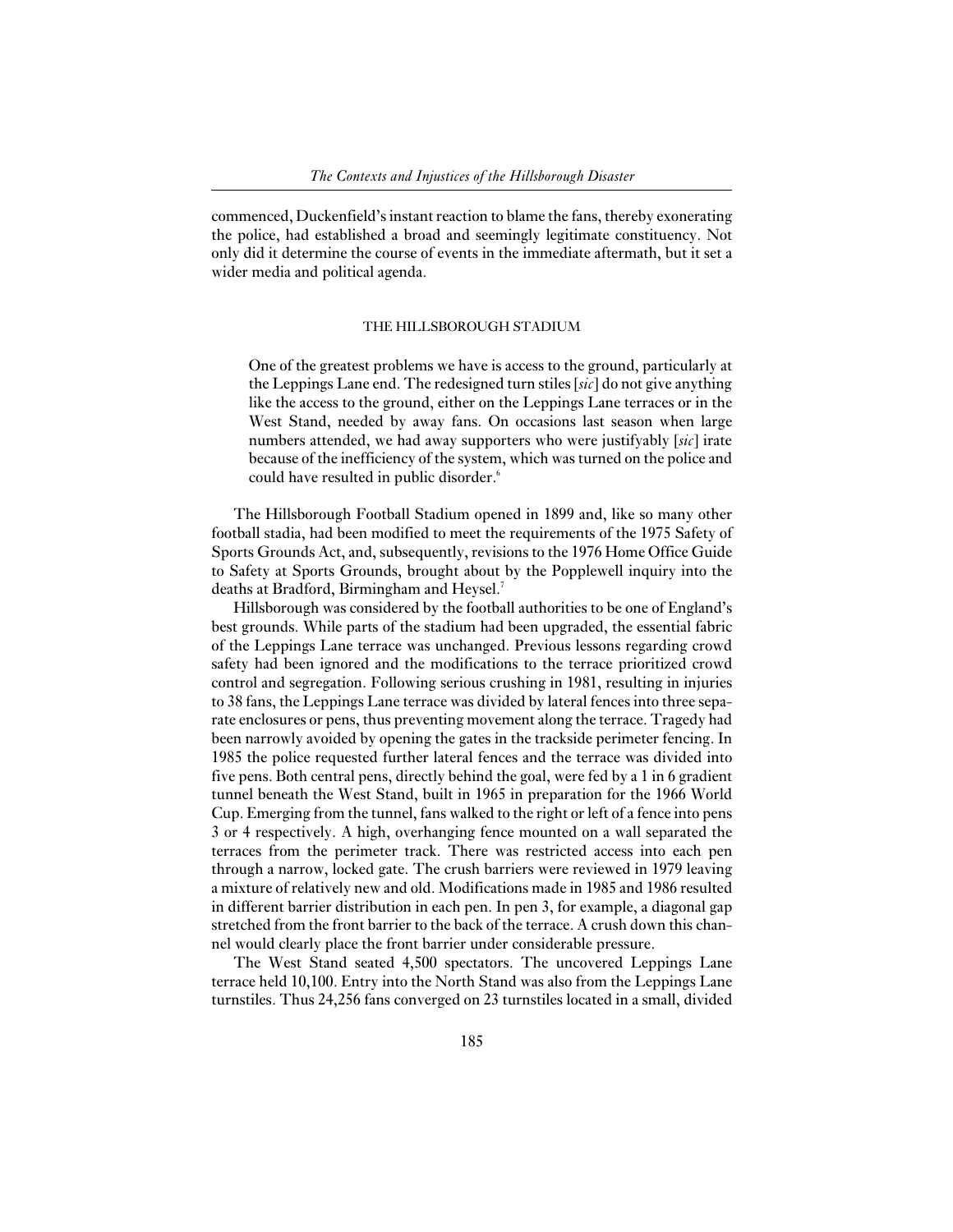outer concourse. The 10,100 fans with tickets for the Leppings Lane terrace walked through outer gates onto the concourse to queue at seven turnstiles. The remaining 14,156 ticket-holders for North and West Stands accessed 16 turnstiles through the adjoining concourse. In the hour before kick-off this tightly confined area, a shop wall to the left and a fence above the River Don to the right, had to cope with 25,000 people unfamiliar with the layout of the stadium. The outmoded turnstiles regularly malfunctioned. Although an electronic counting system recorded the numbers accessing the terrace there was no way of knowing the distribution between the pens. The two central pens, with capacities of 1,000 and 1,100, were always the first to fill. The doors at the head of the tunnel feeding the central pens could be closed once it was estimated that the pens' capacities had been reached. It was a calculation based on observation rather than actual numbers entering.

It flew in the face of the Moelwyn Hughes' Inquiry's recommendations after the Burnden Park disaster of 1946 that all terrace enclosures should be accurately monitored. Moelwyn Hughes 'feared that the disaster at Bolton might easily be repeated at 20 to 30 grounds'. He concluded: 'How simple and how easy it is for a dangerous situation to arise in a crowded enclosure. It happens again and again without fatal or even injurious consequences.' All that was necessary was the occurrence of one or two additional factors and that inherent 'danger' would be transformed into 'death and injuries'.

#### 15 APRIL 1989

It was a beautiful spring morning as Liverpool fans embarked on their trip across the Pennines to Sheffield. The last thing on anyone's mind was danger. For the second time in successive years their team had drawn Nottingham Forest in the semi-finals of the FA Cup. Hillsborough was hired by the Football Association as a neutral venue and policing and crowd control arrangements were virtually identical. Liverpool fans were allocated the West Stand, the Leppings Lane terrace and the North Stand. It was an all-ticket match and the only instruction on the tickets was that spectators were expected to be inside the stadium 15 minutes before kick-off. Fans travelled by train, coaches, transits and cars. Coaches and transits were stopped en route and searched by police. Arriving in Sheffield, all were directed to designated car parks, searched and briefed by South Yorkshire Police officers. Those arriving by train were escorted to the stadium. Delays on the journey meant that thousands of Liverpool fans arrived in Sheffield in the hour before the 3 p.m. kick-off.

At 2.30 p.m. a police officer noticed coaches 'arriving one after another'. Ten minutes later fans were disembarking coaches 'about a quarter of a mile away' and a 'large number of Liverpool supporters were trying to park'. With train escorts arriving just before 2.30 p.m., coaches backed up along main roads and cars attempting to park, it was clear that the steady stream of supporters arriving at the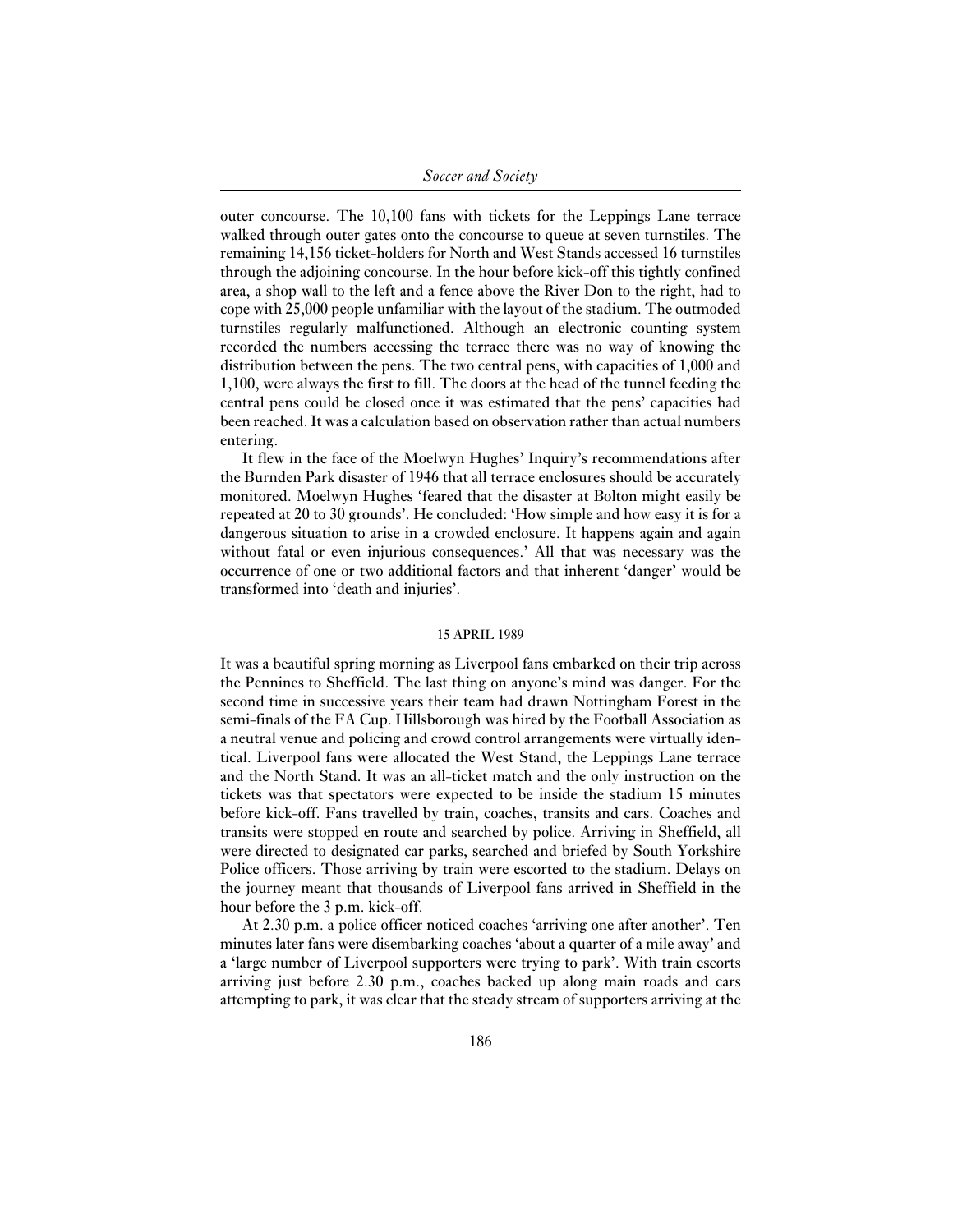Leppings Lane turnstiles prior to 2.15 p.m. would become a torrent. And so it happened. Lack of stewarding and the absence of filtering along Leppings Lane contributed significantly to the sudden and intense build-up in the narrow outer concourse area. Any semblance of queuing evaporated as the bottleneck, the concern raised by the 1986 internal police memorandum, began to take its toll. The simple equation was that more people were arriving at the rear of the enclosed concourse than were passing through the turnstiles at the front. A serious crush ensued. Even mounted police became trapped in the crowd and fans struggled to breathe. The senior officer outside decided that the 'only practical way to prevent deaths outside would be to open the [exit] gates' thereby allowing people into the stadium and relieving the crush. He 'radioed ground control [the police control box inside] and asked for the gates to be opened. There was no acknowledgement'. Thinking his radio was defective he used another and 'repeated my request'. Again, 'there was no acknowledgement'.<sup>8</sup>

Chief Superintendent David Duckenfield assumed responsibility for policing Hillsborough Stadium just 21 days before the semi-final. He and his assistant, Superintendent Bernard Murray, watched the congestion build at the turnstiles on CCTV monitors. It was tense in the control box as the request to open the exit gates came through. Duckenfield, a match commander with virtually no experience of policing football in a stadium with which he was unfamiliar, faced a massive dilemma. He thought: 'A man who I have known for many years, a man who I respect and admire, was demanding of me something I would not normally give … [he] was telling me that unless I opened the gates there would be serious injury and possibly death.' He was 'all consumed'. Murray broke the long silence: 'Mr Duckenfield, are you going to open the gate?' After further hesitation, and as if thinking aloud, Duckenfield responded: 'If there's likely to be death or serious injury outside I have no option than to open the gates.' He instructed Murray to open the gates.<sup>9</sup>

Despite being located in a control box directly above the Leppings Lane terrace, they did not consider that the crowd distribution in the pens might be a problem. Yet photographs taken moments before show both central pens were packed while the side pens were sparsely populated. The clear and obvious danger was that in relieving the life-threatening crush at the turnstiles a worse situation would develop on the terraces. Murray's mind-set is evident from an earlier interchange with a chief inspector who had inquired whether the terrace should be filled one pen at a time. Murray's reply was that all pens should be open from the outset and fans could be left to 'find their own level'.<sup>10</sup>

When gate 'C' opened there was instant relief around the outer concourse. Fans, including Eddie and Adam Spearritt, who had stood back from the crush walked through unstewarded and without police direction. Directly opposite was the 1 in 6 gradient tunnel beneath the West Stand, signposted 'STANDING'. It led into the packed central pens. Neither police nor stewards thought to close the tunnel and redirect incoming fans to the side pens. Over 2,000 fans walked down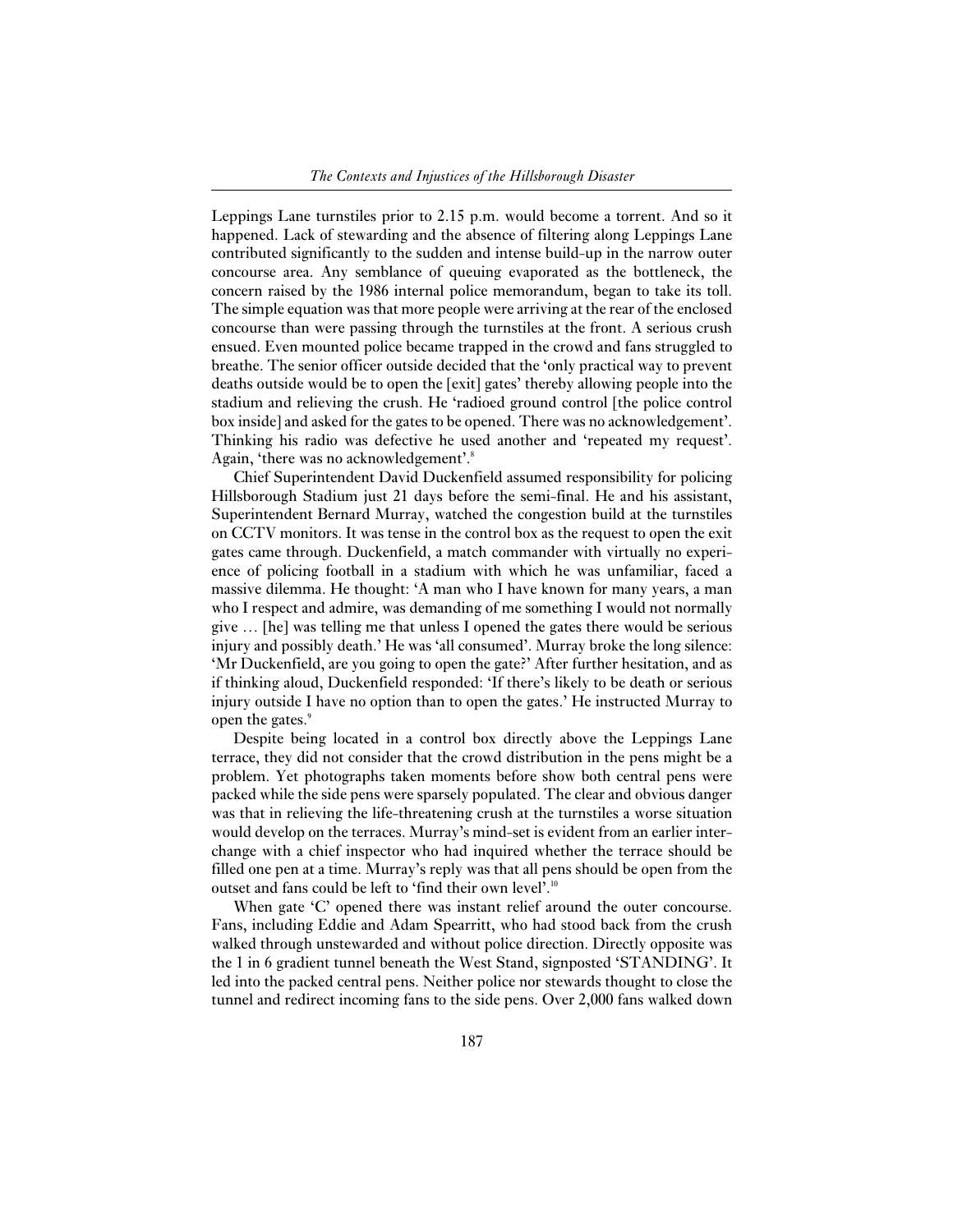and compression was immediate. Faces were jammed against the perimeter fence, people fell and in pen 3 a barrier, near the bottom of the diagonal channel, collapsed bringing down a tangled mass of bodies. As the match kicked-off the thunderous roar of the crowd drowned out the screams of the dying. The police failed to respond and forced those trying to escape the crush back into the pens. Officers on the perimeter track were under explicit orders not to open the narrow perimeter gates without authorization of a senior officer.

The failure to close off the tunnel before opening Gate C was compounded by the failure to respond immediately and effectively to the disaster unfolding on the terraces. Once the two narrow perimeter track gates were opened the full horror began to dawn. Over 500 people were dead, dying or injured. Restricted access prevented effective and speedy evacuation of the pens. The match was abandoned at 3.06pm and fans and some police officers tried to resuscitate those who had lost consciousness. As these distressing scenes were taking place, Duckenfield told the Assistant Chief Constable that it was a 'pitch invasion'. He radioed for reinforcements including dog handlers. Minutes later he lied to the FA officials, not mentioning that he had directed his officers to open the exit gates. In giving evidence to the Taylor Inquiry, Duckenfield stated: 'The blunt truth [was] that we had been asked to open a gate. I was not being deceitful ... I just thought at that stage that I should not communicate fully the situation … I may have misled Mr Kelly.<sup>411</sup> He did. And, unwittingly, Kelly reiterated the lie to the awaiting media. As the disaster happened the fans were blamed.

### FROM OFFICIAL INQUIRY TO JUDICIAL SCRUTINY

In the immediate aftermath the Home Secretary, Douglas Hurd, appointed Lord Justice Taylor to conduct an Inquiry 'into the events at Sheffield Wednesday Football Ground on 15 April 1989 and to make recommendations about the needs of crowd control and safety at sports events'.12 Hurd appointed the West Midlands police to assist in the Inquiry. The Force also conducted the criminal investigation and serviced the inquests as 'coroner's officers'. Apart from oral evidence to the public hearings, the Inquiry team processed 2,666 telephone calls, 3,776 statements and 1,550 letters. Taylor produced an Interim Report within four months concluding that the 'main cause' of the disaster was 'overcrowding' and the 'main reason' was a 'failure of police control'. He also criticized Sheffield Wednesday Football Club, their safety engineers and the local authority which had failed to issue an up-to-date licence for the stadium. But he directed his most damning conclusions towards South Yorkshire police.

Taylor condemned senior officers as 'defensive and evasive', considering 'neither their handling of problems on the day nor their account of it in evidence showed the qualities of leadership to be expected of their rank'. It was 'a matter of regret that at the hearing, and in their submissions, South Yorkshire Police were not prepared to concede that they were in any respect at fault for what had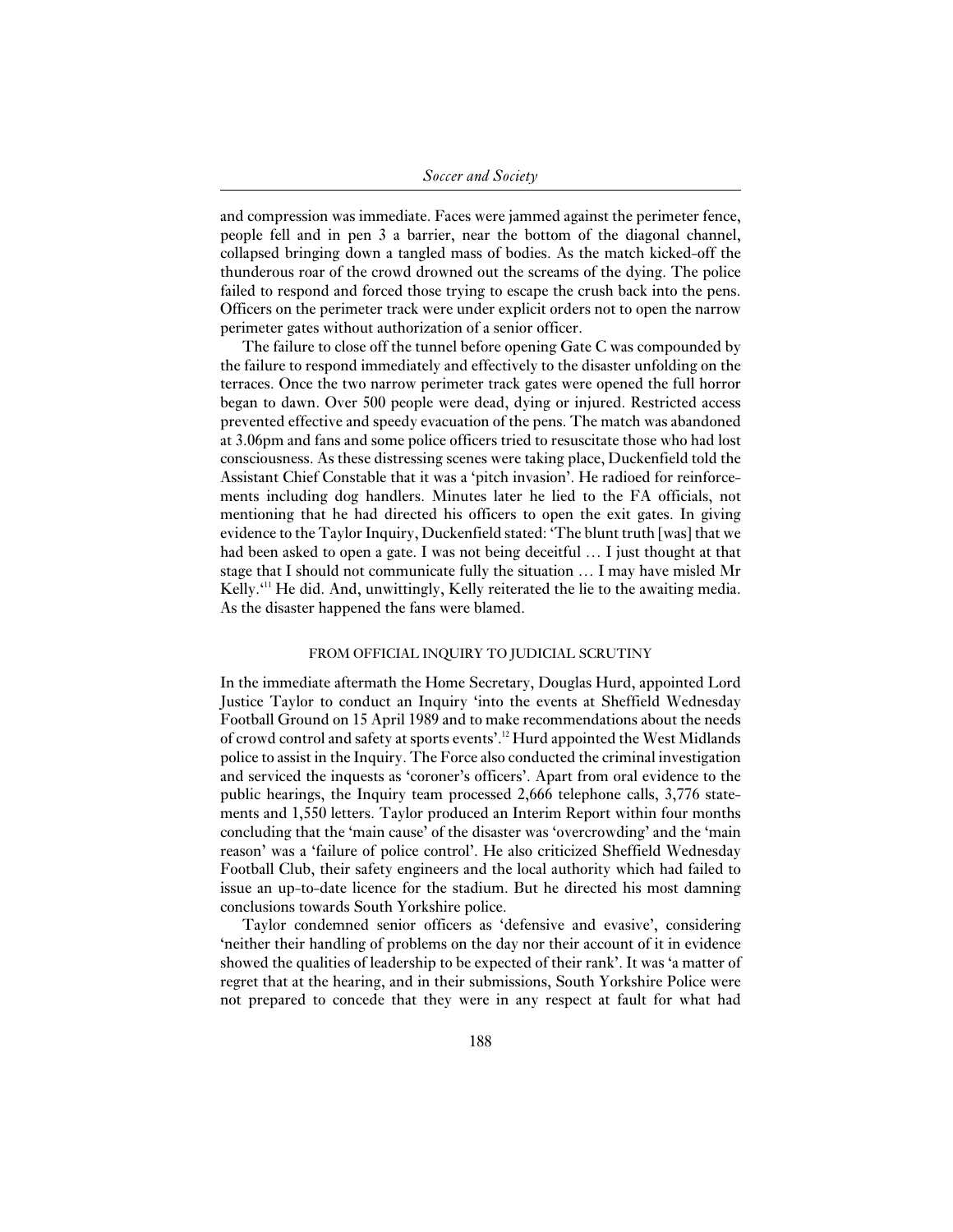occurred'.13 Duckenfield's 'capacity to take decisions and give orders seemed to collapse'. He had failed to give 'necessary consequential orders' after he had sanctioned the opening of the gates and he failed 'to exert any control' once the disaster was in train. Worse still, he lied; his 'lack of candour' triggering around the world 'a widely reported allegation' against fans.<sup>14</sup> The severity of Taylor's criticisms, alongside his exoneration of the fans' behaviour, took many commentators by surprise. In December 1989 the South Yorkshire police accepted civil liability in negligence and paid damages to the bereaved. Subsequently, in a House of Lords judgment, Lord Keith concluded that the Chief Constable had 'admitted liability in negligence in respect of the deaths and physical injuries'.<sup>15</sup> In a later Divisional Court judgment Lord Justice McCowan stated that the force 'had admitted fault and paid compensation'.16 These words were reiterated in the House of Commons by the AttorneyGeneral.<sup>17</sup>

In March 1990, following consultation with the Director of Public Prosecutions (DPP), the Coroner resumed the adjourned inquests on a 'limited basis' ahead of the decisions regarding criminal prosecution or disciplinary action. He held unprecedented 'preliminary hearings' for each of the deceased dealing only with the medical evidence, blood alcohol levels, the location of bodies prior to death and the identification. There was no discussion of 'how' the person died. The often sparse and inconsistent evidence in each case was summarized and presented to the hearing by a designated West Midlands police officer. Witness statements on which summaries were based were not disclosed and no crossexamination was allowed. What the jury heard was a mixture of interpretation, selection and conjecture presented, unchallenged, as fact. Unable to access primary statements and cross-examine the evidence, bereaved families were left with numerous unanswered questions, disqualified as being outside the agreed parameters of the preliminary hearings.

Four months later the DPP decided there was 'no evidence to justify any criminal proceedings' against any organization involved and 'insufficient evidence to justify proceedings against any officer of the South Yorkshire Police or any other person for any offence'.18 The Coroner resumed the inquests in generic form. They ran from 19 November 1990 to 28 March 1991. Two hundred and thirty witnesses were called and 12 interested parties (six of whom were police interests) were represented. One barrister represented 43 families. Despite the cost and length of the inquests and the number of witnesses called, disclosure of evidence was limited. Once again, police witnesses emphasized the very issues discounted by Taylor: fans' drunkenness, hooliganism, violence and conspiracy to enter the ground without tickets. In summing up, the Coroner steered the jury away from returning a verdict of unlawful killing. He told them that an accidental death verdict could 'straddle the whole spectrum of events' including 'a situation where you are … satisfied there has been carelessness, negligence … and that someone would have to make compensation payments in civil litigation'.<sup>19</sup> Accidental death would not mean absolution 'from all and every measure of blame'. There could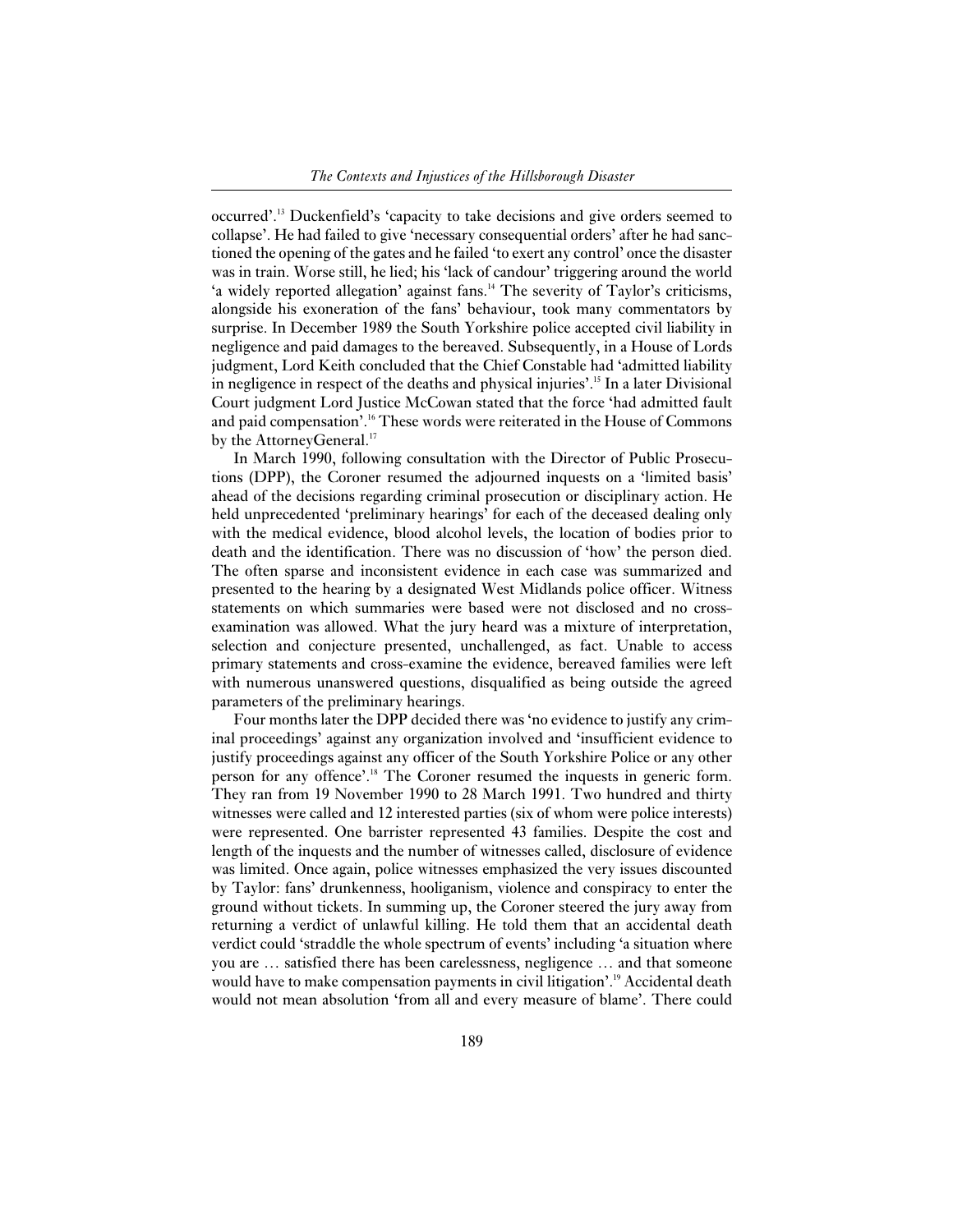have been mistakes made and 'very serious errors' but being 'incompetent is not the same as saying that a person is being reckless'.20 After two days of deliberation the jury returned a majority verdict of accidental death.

Despite the Police Complaints Authority's determination to bring disciplinary proceedings against the match commander and his assistant for 'neglect of duty', Duckenfield left the police on ill-health grounds and the case against Murray was withdrawn. Six families took test cases to the Divisional Court aiming to quash the inquests' verdicts on the grounds of irregularity of proceedings, insufficiency of inquiry and the emergence of new evidence. The Court ruled in favour of the Coroner, finding that the inquests had been properly conducted, evidence had not been suppressed and his direction of the jury had been 'impeccable'. In June 1997, following publication of *No Last Rights*21 and the screening of Jimmy McGovern's award-winning drama documentary *Hillsborough* (ITV, December 1996), Jack Straw, the recently-elected Labour Government's Home Secretary, announced an independent judicial scrutiny 'to get to the bottom of this once and for all'.<sup>22</sup> The Scrutiny, without precedent and conducted by former MI6 Commissioner Lord Justice Stuart-Smith, would review evidence not available to previous inquiries or investigations. 'New' evidence had to be of such significance that it would have resulted in prosecutions or changed the outcomes of the Taylor Inquiry or the inquests. Stuart-Smith visited the South Yorkshire police and took evidence from 18 bereaved families, submissions from the Hillsborough Family Support Group and other concerned parties. In February 1998 he presented his report to the Home Secretary who greeted it as 'thorough', 'comprehensive', 'dispassionate', 'objective' and 'impartial'. Stuart-Smith's conclusion was that neither the Taylor Inquiry nor the inquest had been flawed and the so-called 'new' evidence did not add 'anything significant' to what was already known.<sup>23</sup>

The Home Secretary ignored serious allegations made to Stuart-Smith by the author and a former South Yorkshire police officer. They revealed that in the immediate aftermath police officers were instructed not to record events in their pocket books but to submit hand-written 'recollections' of events. Unusually, they were encouraged to include emotions, comment and opinion as they were solely for the information of legal advisors, were 'privileged' and, therefore, not subject to disclosure. The 'recollections' were gathered by senior officers, submitted to the force solicitors and returned to the Head of the South Yorkshire Police Management Services as part of a systematic process of 'review and alteration'.<sup>24</sup> A review team of senior officers, appointed by the Chief Constable, then transformed the 'recollections' into formal statements and had them signed by individual officers. It amounted to an institutionalized process clearly intended to remove all criticism of senior officers and operational policy while emphasizing misbehaviour by fans.

Over 400 'recollections' were processed. In a confidential transcript of a meeting between Stuart-Smith and the former Head of Management Services, the latter stated that 'the police had their backs to the wall' and it was 'absolutely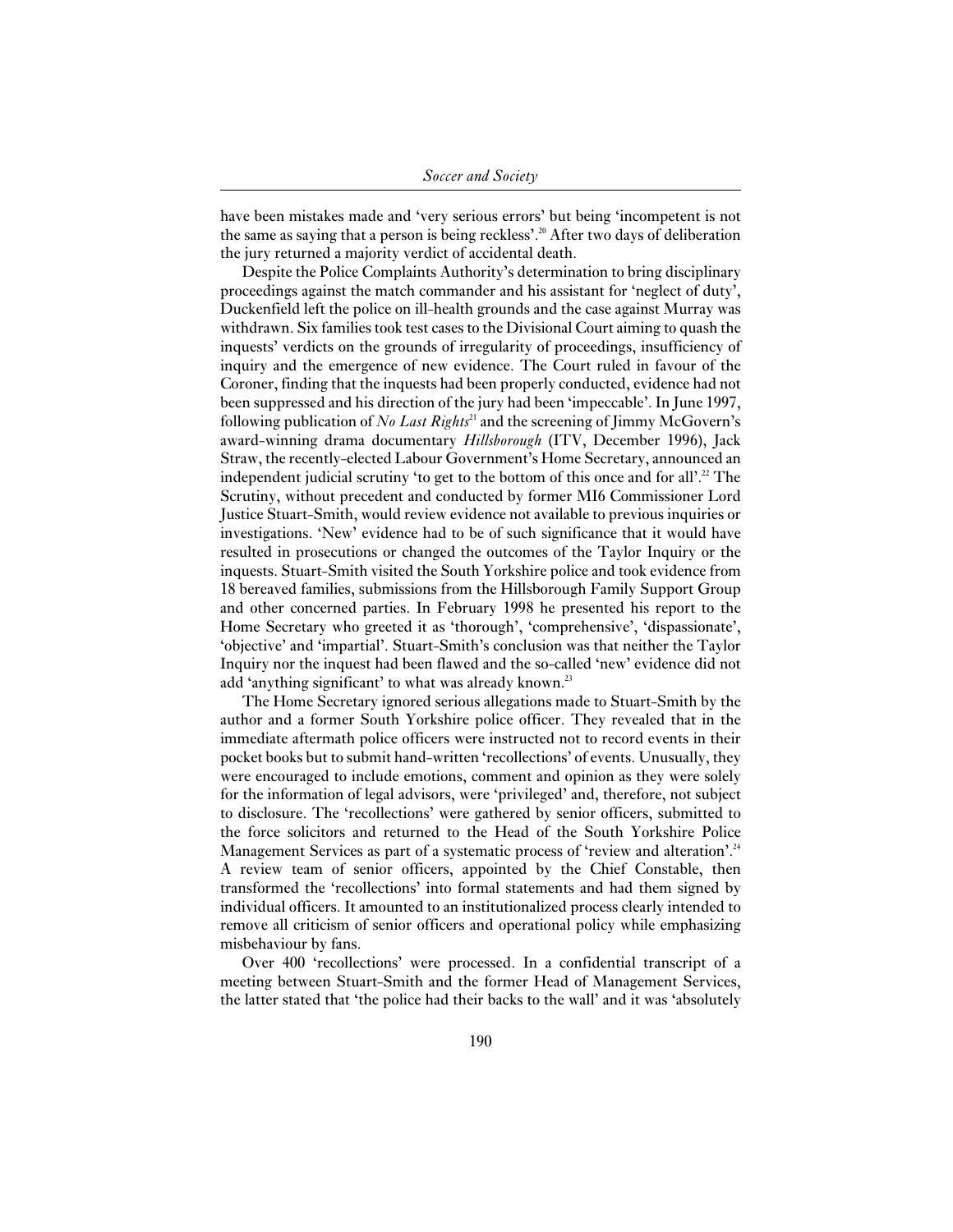natural for them to concern themselves with defending themselves'.<sup>25</sup> A former police officer, interviewed by the author, gave oral evidence to Stuart-Smith. He stated that 'a certain chief superintendent' took him and his colleagues for a drink. They were told, 'unless we all get our heads together and straighten it out there are heads going to roll'.<sup>26</sup> None of this impressed Stuart-Smith. He concluded that in a few cases 'it would have been better' not to have made alterations. At worst it constituted an 'error of judgement' but not 'unprofessional conduct'.<sup>27</sup> There would have been serious implications in finding otherwise. It transpired the West Midlands police investigators, the Treasury solicitor, the Coroner and Lord Justice Taylor were aware that the statements were written initially as personal recollections, under the guarantee of non-disclosure, and then transformed into criminal justice act statements through a carefully managed process of review and alteration.

Despite Taylor's unequivocal condemnation of senior police officers, he condoned their privileged access to the investigations and inquiries and the reconstitution and registration of the 'truth' to best advantage the interests of the force. His silence on the process of review and alteration compromised his Inquiry.<sup>28</sup> Yet lack of disclosure of evidence, alongside ignorance of the process through which police statements were taken, severely hindered and disadvantaged bereaved families and their lawyers. The DPP's decision not to prosecute on the grounds of insufficiency of evidence gave no indication of the quality of evidence in his possession. At the inquests the use and selective presentation of evidence by West Midlands police officers prevented disclosure of the original statements and their cross-examination. The South Yorkshire police held all the evidence and used it to establish and sustain their defence.

### A CASE TO ANSWER

In August 1998 the Hillsborough Family Support Group initiated a private prosecution against David Duckenfield and Bernard Murray. It was the culmination of a decade's campaigning to establish criminal liability and to access key documents, witness statements and personal 'body files' on each of the deceased compiled by the police investigators. On 16 February 2000 Mr Justice Hooper committed the officers for trial. They were charged with manslaughter and misconduct in a public office. Duckenfield was also charged with misconduct 'arising from an admitted lie told by him to the effect that the [exit] gates had been forced open by Liverpool fans'. The judge summarized the cases for the prosecution and defence as follows:

It is the prosecution's case that the two defendants are guilty of manslaughter because they failed to prevent a crush in pens 3 and 4 of the West Terraces [Leppings Lane] 'by failing between 2.40 and 3.06 p.m. to procure the diversion of spectators entering the ground from the entrance to the pen'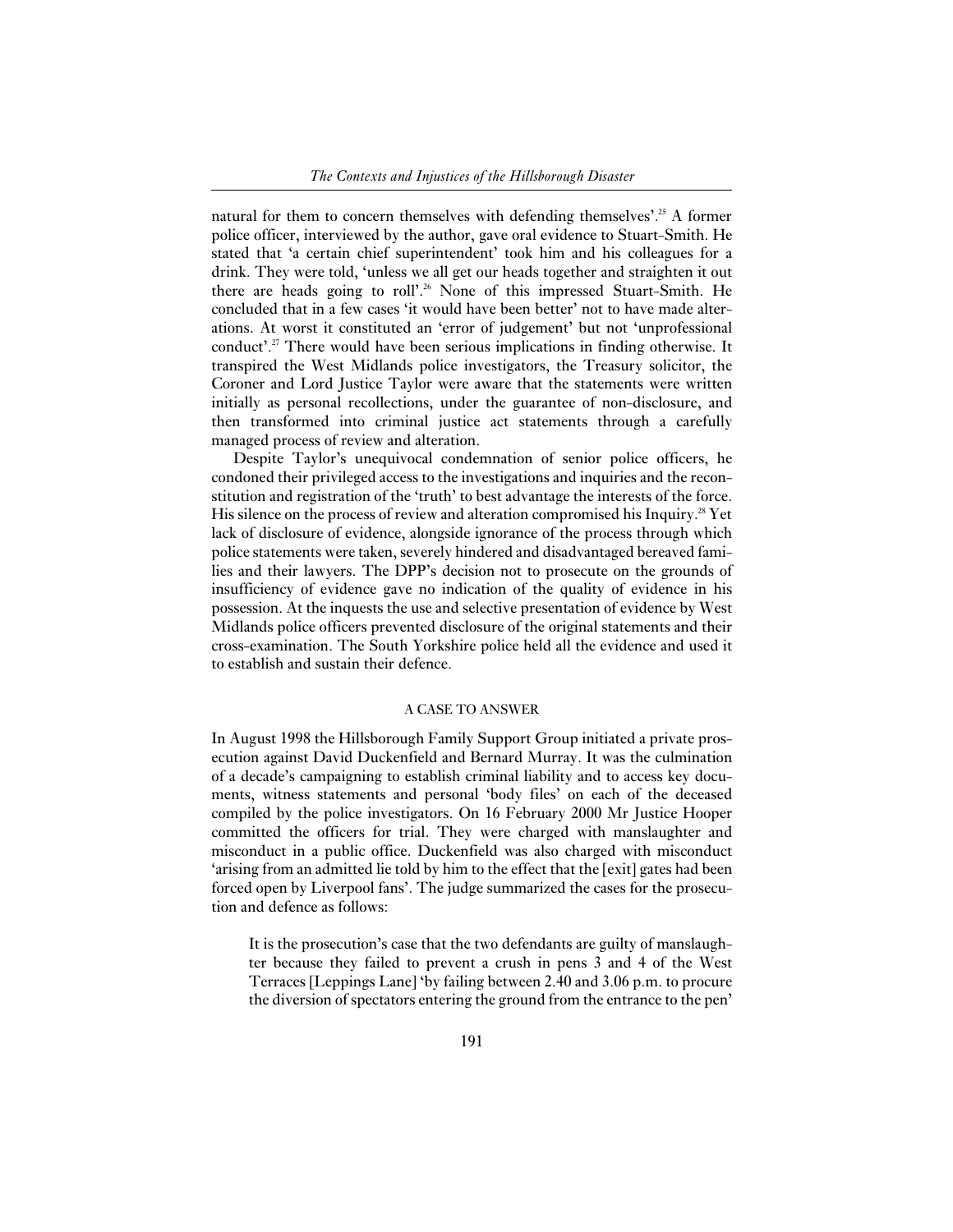… that police officers should have been stationed in front of the tunnel leading to the pen to prevent access. It appears, at this stage, to be the defence case that neither of the officers, in the situation in which they found themselves, thought about closing off the tunnel or foresaw the risk of serious injury in the pen if they did not do so. The prosecution submit that they ought to have done. This is likely to be the most important issue in the case.<sup>29</sup>

The judge noted the bereaved had been left with 'an enduring grief' and 'a deep seated and obviously genuine grievance that those thought responsible' had not been prosecuted nor 'even disciplined'. Yet both defendants, 'must be suffering a considerable amount of strain'. The 'greatest worry' for a police officer was 'the thought of going to prison' where they would run the risk of 'serious injury if not death'. While committing them for trial he took a 'highly unusual course' to 'reduce to a significant extent the anguish being suffered'.30 He assured them that if found guilty of manslaughter they would not face a prison sentence. It was an extraordinary decision. Again, it appeared that police officers were receiving special treatment. The bereaved families and their lawyers were stunned but nothing could be voiced, published or disclosed until after the trial.

The trial opened on 6 June 2000 at Leeds Crown Court and ran for seven weeks. A sombre mood prevailed. The prosecution's case was 'described simply'. People died because they could not breathe and the crush was due to overcrowding 'caused by the criminal negligence of the two defendants … They had been grossly negligent, wilfully neglecting to ensure the safety of supporters'. Their negligence was not the sole cause of the disaster. The ground was 'old, shabby, badly arranged, with confusing and unhelpful sign-posting … there were not enough turnstiles'. There existed a 'police culture … which influenced the way in which matches were policed'. Yet, the 'primary and immediate cause of death' lay with the defendants' failures. Each defendant 'owed the deceased a duty of care … his negligent actions or omissions were a substantial cause of death' and the 'negligence was of such gravity as to amount to a crime'. For the first time the essence of the case had been articulated in full, in public and without interruption. A bereaved mother commented: 'Whatever happens now I have the satisfaction of seeing those men brought to court because it has been decided that there is a case to answer.<sup>631</sup>

Duckenfield did not give evidence but considerable time was devoted to detailing his evidence to the Taylor Inquiry. The judge called Duckenfield's predecessor, former Chief Superintendent Mole, as he had drafted the police operational order. The judge introduced him as a crowd safety 'expert'. Murray also gave evidence, stating he had been 'haunted by the memory' of Hillsborough. Closing off the tunnel was 'something that did not occur to me at the time and I only wish it had'. While not recognizing how packed the central pens had become, he denied he had been 'indifferent to the scenes … I did not see anything occurring on the terrace which gave me any anxiety'.<sup>32</sup>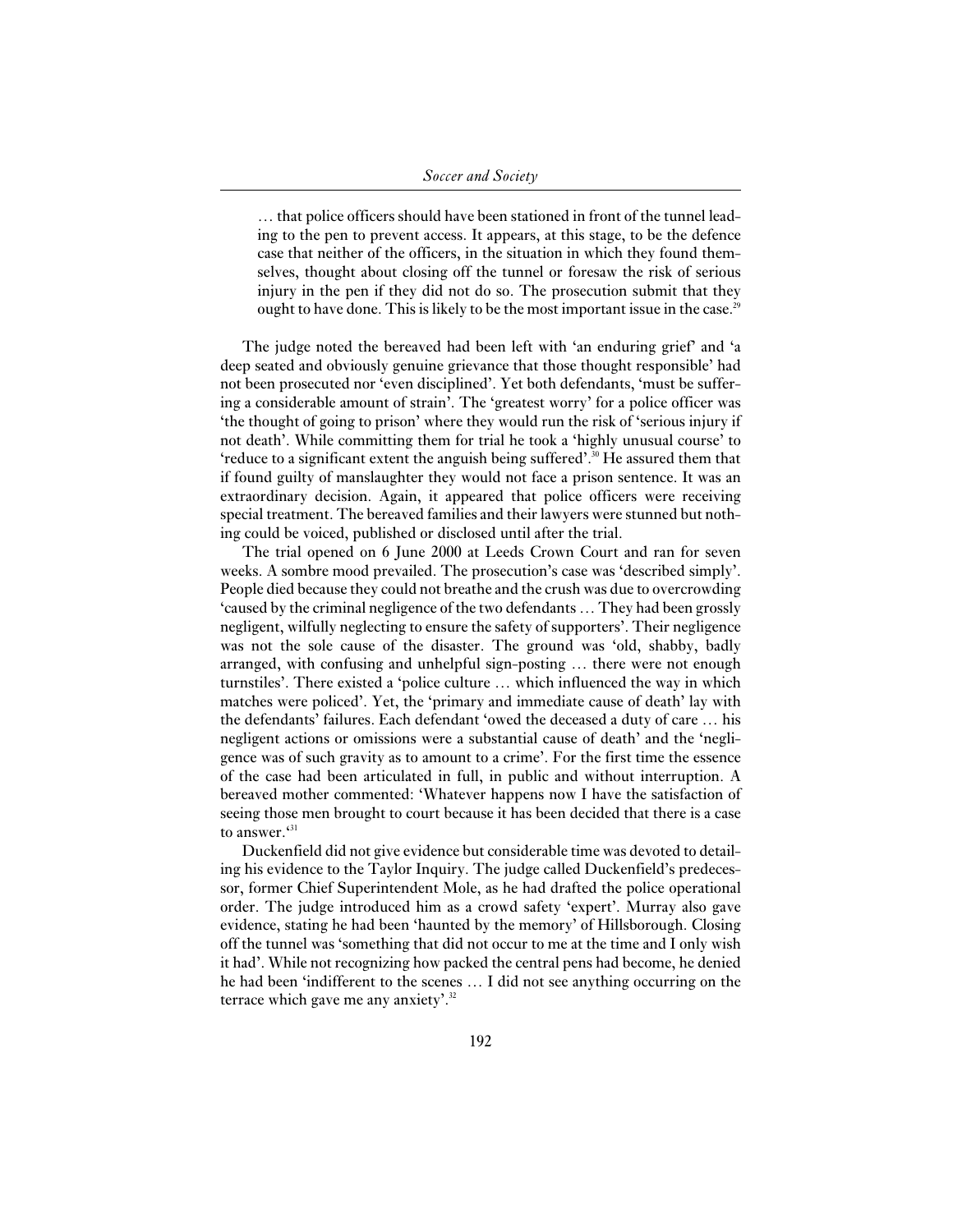The judge presented the jury with four questions. First, 'Are you sure, that by having regard to all the circumstances, it was foreseeable by a reasonable match commander that allowing a large number of spectators to enter the stadium through exit gate C without closing the tunnel would create an obvious and serious risk of death to the spectators in pens 3 and 4?' If 'yes' they were to move to question 2, if 'no' the verdicts should be 'not guilty'. Second, could a 'reasonable match commander' have taken 'effective steps … to close off the tunnel' thus preventing the deaths? If 'yes', they were to move to question 3, if 'no' the verdicts should be 'not guilty'. Third, was the jury 'sure that the failure to take such steps was neglect?' If 'yes', it was on to question 4, if 'no' the verdicts should be not guilty. Finally, was the 'failure to take those steps … so bad in all the circumstances as to amount to a very serious criminal offence?' If 'yes', the verdicts should be 'guilty'; if 'no' they should be 'not guilty'.<sup>33</sup>

Each question had to be contextualized 'in all the circumstances' in which the defendants had acted. Centrally, did the circumstances of chaos and confusion impede or mitigate the senior officers' decisions? On opening Gate C, was an obvious and serious risk of death in the central pens 'foreseeable' by a 'reasonable match commander?' Not someone of exceptional experience and vision, but an 'ordinary' or 'average' match commander. Even if *gross* negligence could be established, question four demanded that it had to be so bad in the *circumstances* that it constituted a serious criminal offence. For, while gross negligence might result in death, it does not necessarily amount to a serious criminal act.

The prosecution argued that the police 'mind-set' of 'hooliganism' at the expense of crowd safety amounted to 'a failure' best illustrated 'in the word neglect'. It was not a failure caused by the urgency of a 'split-second decision' but 'a case of slow-motion negligence'. The prosecution had presented witness evidence that drew a 'clear, cogent, overwhelming picture from all four corners of the ground': the pens were already dangerously overfull when Duckenfield ordered the opening of the exit gate. If all the witnesses could recognize this fact then Duckenfield and Murray, in the control box, could not miss it. Not only could Duckenfield and Murray see the 'dangerously full pens' but they had adequate 'thinking time' to seal the tunnel and redirect the fans. Their failure amounted to negligence. Not postponing the kick-off 'intensified the responsibilities of those who had taken the decision to get it right'. It was a serious criminal offence because 'thousands of people' had been affected by the breach of trust in the officers.<sup>34</sup>

Duckenfield's counsel replied that the events were 'unprecedented, unforeseeable and unique'. Rather than offering hooliganism as the cause of the crush he maintained that a 'unique, unforeseeable, physical phenomenon', without precedent in the stadium's history, occurred in the tunnel. It projected people forward with such ferocity that it killed people on the terraces. His explanation was that a small minority of over-eager and enthusiastic fans who had caused crushing at the turnstiles *perhaps* was responsible for the explosion of unprecedented force in the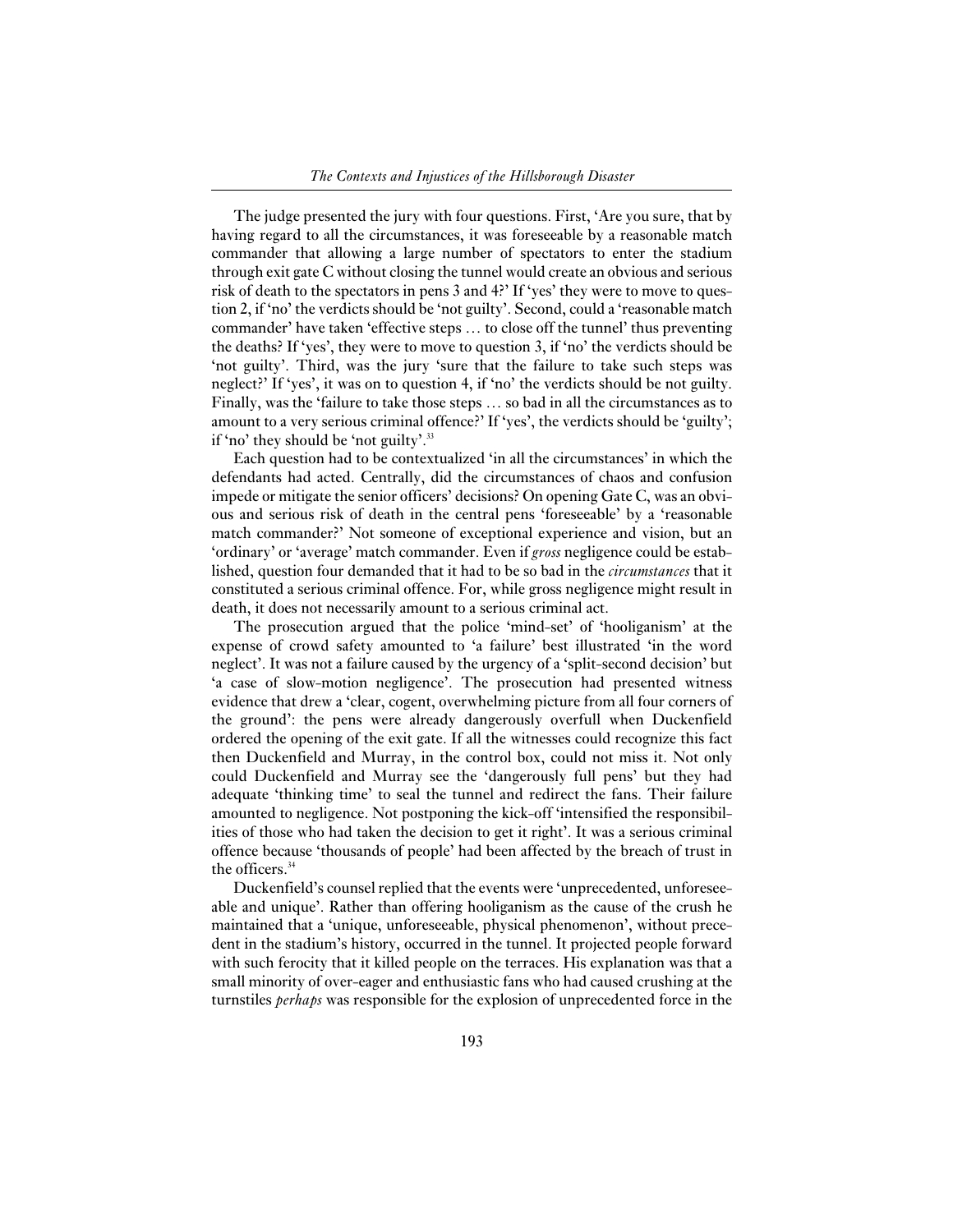tunnel. It was a far-fetched explanation aimed at producing a hidden cause that could not have been anticipated and could not be verified.<sup>35</sup>

Murray's counsel argued that what happened was not 'slow-motion negligence', as described by the prosecution, but 'a disaster that struck out of the blue'. The deaths could not have been foreseen and no reasonably competent senior officer could have anticipated the sequence of events. While the overall police operation might have 'had many deficiencies' Duckenfield and Murray should not be singled out to 'carry the can'. The terraces had been authorized as safe, the fans 'finding their own level' was taken for granted. It was 'Mole's policy, Mole's custom and practice'. A conviction would make Murray a 'scapegoat'.36

In his summary the judge emphasized that the case had to be assessed 'by the standards of 1989' when 'caged pens were accepted' and 'had the full approval of all the authorities as a response to hooliganism'. The defendants had to be regarded as 'reasonable professionals', meaning 'an ordinary competent person', not a 'Paragon or a prophet'. When the exit gates were opened, 'death was not in the reckoning of those officers'. They were responding to a 'life and death situation' at the turnstiles and the jury had to 'take into account that this was a crisis'. The jury should 'be slow to find fault with those who act in an emergency', a situation of 'severe crisis' in which 'decisions had to be made quickly'. He noted the 'huge difference between an error of judgement and negligence', that 'many errors of judgement we make in our lives are not negligent' and 'the *mere* fact that there has been a disaster does not make these two defendants negligent'. A guilty verdict would mean that the negligence was, 'so bad to amount to a very serious offence in a crisis situation'. The judge presented two crucial questions to the jury: 'Would a criminal conviction send out a wrong message to those who have to react to an emergency and take decisions? Would it be right to punish someone for taking a decision and not considering the consequences in a crisis situation?'

After 16 hours of deliberation the jury was told that a majority verdict would be accepted. Over five hours later Murray was acquitted. Eventually the jury was discharged without reaching a verdict on Duckenfield. The judge refused the application for a retrial; the case was over. A bereaved father reflected the families' shared feelings: 'I never expected a conviction, especially after I heard the judge's direction. But people on that jury held out. The case went all the way.<sup>437</sup> The judge's direction covered the debates over circumstances, hindsight, foreseeability, negligence, obvious and serious risk, and what constituted a 'serious criminal act'. Yet it was his comments on the impact of a guilty verdict on the future actions and responses of emergency services' professionals that caused the most surprise and concern. This conflated and confused a policy matter with legal direction. Further, his casual remark that the '*mere* fact' that 96 people had died did not necessarily mean that a serious criminal act had been committed deeply offended and distressed the families.

The private prosecution of David Duckenfield and Bernard Murray was possibly the most significant in recent times. It was not malicious or vengeful; neither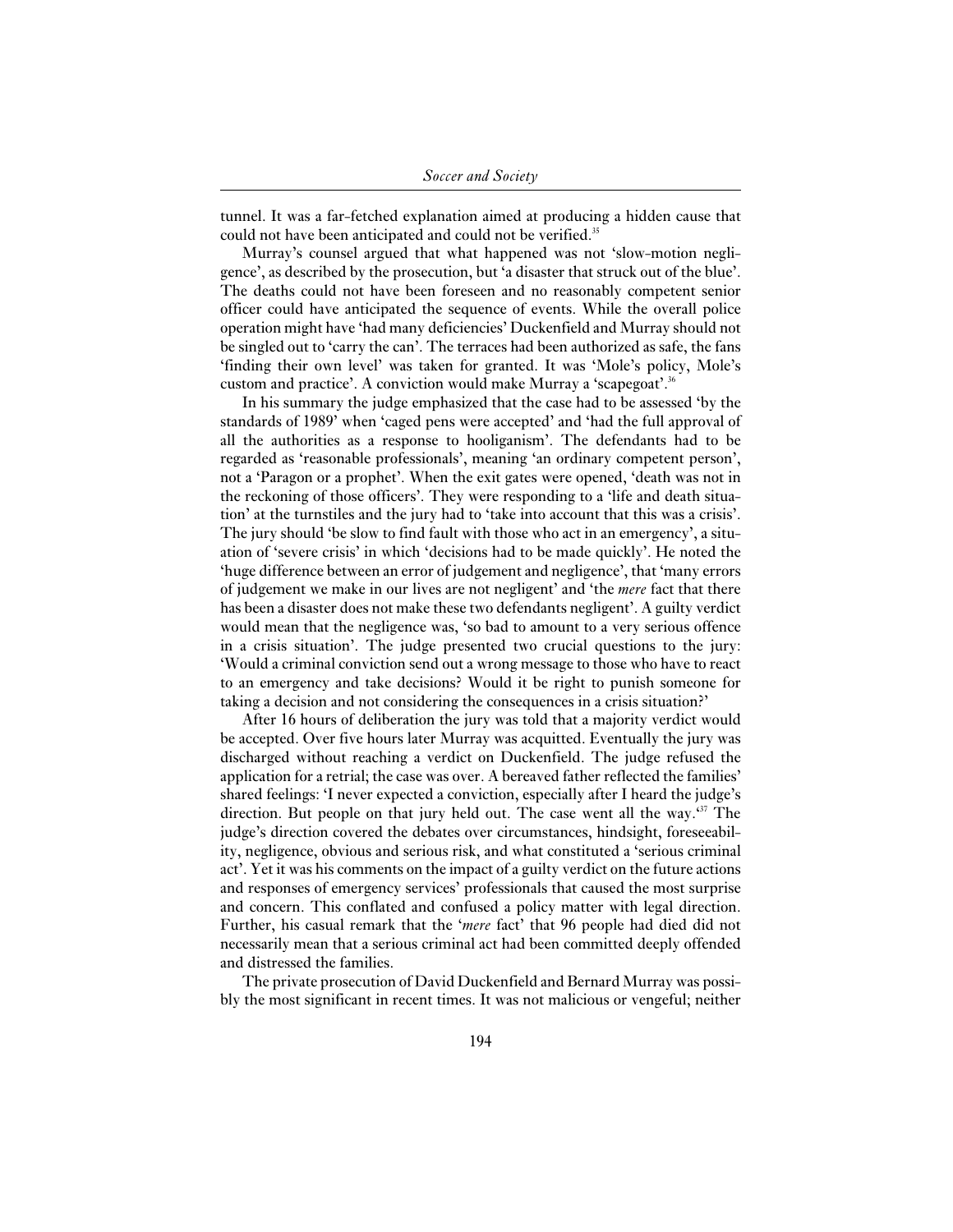was it about attributing *all* blame and *all* responsibility to two men. Given the DPP's decision not to prosecute and the lack of disclosure of evidence, the families had little choice. It remains instructive that the inquest jury and the private prosecution jury each requested further direction on negligence. In both courts the relationship between negligence and unlawful killing or manslaughter was central to their mammoth deliberations. The fact that there was a case to answer and, in the end, the jury remained deadlocked over Duckenfield's culpability, demonstrates that the families' pursuit of limited justice was not ill-conceived.

### 'JUSTICE FOR THE 96'

Before this Inquiry began, there were stories reported in the press, and said to have emerged from police officers present at the match, of 'mass drunkenness'. It was said that drunken fans urinated on the police while they were pulling the dead and injured out, that others had even urinated on the bodies of the dead and stolen their belongings. Not a single witness was called before the Inquiry to support any of those allegations … Those who made them and those who disseminated them, would have done better to hold their peace.<sup>38</sup>

Such was their strength and widespread dissemination, the 'grave and emotive calumnies', explicitly stated and unequivocally condemned by Lord Justice Taylor, not only persisted but intensified. The South Yorkshire Chief Constable, who had initiated the process of review and alteration of police recollections and had been contrite at the Taylor Inquiry, publicly welcomed the inquests as an opportunity to challenge Taylor's rejection of hooliganism and drunkenness as primary causes. The Inquiry had left his force with a 'very strong feeling of resentment and injustice'.39 In the build-up to both the preliminary hearings and the generic inquests, the media reiterated the police allegations. As individual cases were presented, recorded blood alcohol levels were announced. The inference was clear: presence of alcohol suggested culpability for the death of the person and for the deaths of others. Calculated or not, it was a process that attached blame to the deceased and brought shame on the bereaved.

Duckenfield's initial lie became part of a much wider and deeper deceit. The recording of blood alcohol levels by the Coroner, the orchestration of fabricated allegations by police officers and the reaffirmation by senior officers of charges of 'hooliganism' left a durable impression, reinforced and seemingly legitimated by journalists, politicians and academics. Writing in the *Sunday Telegraph* (4 February 1990) Simon Heffer argued that 'the problems of Hillsborough, though Taylor was reluctant to say it, was one [*sic*] of hooliganism'. 'However much it might enrage Liverpool' he continued, 'Liverpool fans were killed by the thuggishness and ignorance of other Liverpool fans.' On his chat show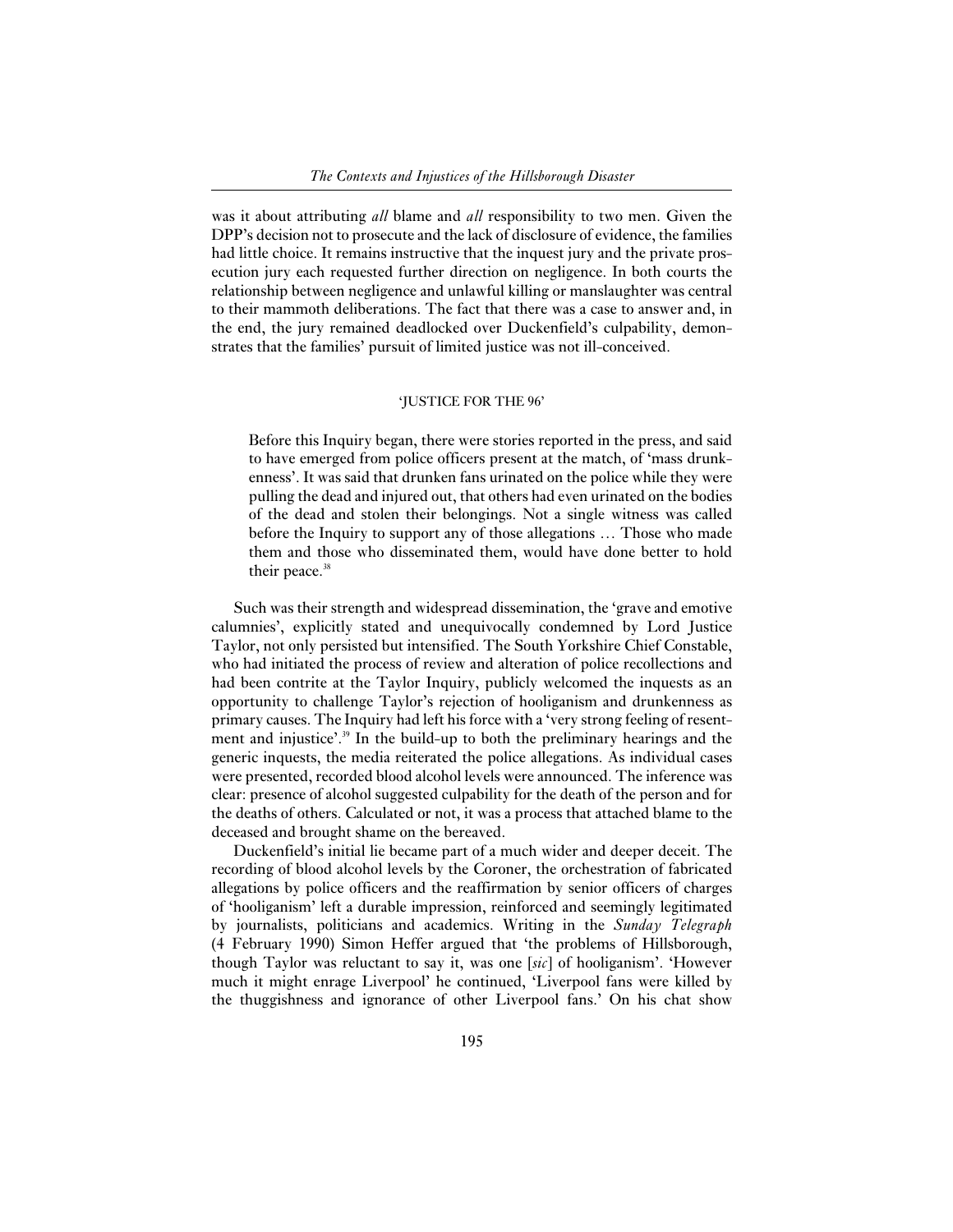Terry Wogan commented that unlike soccer's other disasters, Hillsborough was 'self-inflicted'. Following a serious confrontation between English fans and the Rotterdam police, David Evans MP remarked that the Hillsborough disaster, as 'everyone in football knows although they won't say it, was caused by thousands of fans turning up without tickets, late and drunk' (Today, *BBC Radio 4*, 14 October 1993).

Brian Clough, Nottingham Forest's manager at Hillsborough, wrote that he would 'always remain convinced that those Liverpool fans who died were killed by Liverpool people' and 'had all the Liverpool supporters turned up at the stadium in good time, in orderly manner and each with a ticket, there would have been no Hillsborough disaster'.<sup>40</sup> His widely reported comments reignited the public debate over Hillsborough and hooliganism. Faced with a mass of criticism from a range of sources he remained unrepentant. He repeated his allegation that 'Liverpool people killed Liverpool people' on national television.<sup>41</sup> Reflecting on Liverpool City Council's call for a boycott on his autobiography he retorted, 'half of them can't read and the other half are pinching hub caps'.<sup>42</sup> There was astonishment, hurt and anger among the bereaved and survivors and many wrote directly to Clough.<sup>43</sup>

Academic researchers seemed to confirm the relationship between the disaster and violence. For example, in the preface to a book on soccer hooliganism, Kerr recalls watching on television the 'chaotic horror at Hillsborough' caused by a 'late inrush of spectators' who 'had run into an already full enclosure of Liverpool fans, causing a desperate crush'.<sup>44</sup> For Young, Hillsborough was one of 13 international 'noteworthy incidents of sports-related collective violence' between 1955 and 1989; '94 fans' had been 'crushed to death as fans arriving late attempted to force their way into the game'.<sup>45</sup> In a text on disasters and their aftermath Cohen wrongly attributes allegations about Hillsborough to Heysel: 'some fans … urinated on the dead, on police and on ambulance men'.<sup>46</sup> Lewis and Scarisbrick-Hauser propose the application of McPhail's 'behavioural categories' 'as a guide for analysing crowd behaviours'. In their overview of contemporary football crowd safety reports they add four 'new' categories: 'climbing, falling, kicking and public urinating'. Without any attempt to evidence, locate or contextualize behaviour that might warrant inclusion in these categories, they attribute 'surging', 'jogging', 'climbing', 'falling' and 'public urinating' to fans' behaviour at Hillsborough.47 Cohen situates this behaviour in Liverpool city's 'darker side: a massive drugs problem, endemic unemployment and a resultant capacity for mass disorder'. Liverpool fans had developed a 'ferocious reputation' bearing 'the hallmarks ... of Neanderthal man'.<sup>48</sup>

In an insightful analysis of the political-economic context of the disaster, Ian Taylor discusses the Thatcherite obsession with 'secure containment', resulting in the penning of fans, the acceptance of stadium neglect and the compromising of crowd safety. In a subsequent version of this article, however, while challenging 'a series of unpleasant stories … circulat[ing] about the behaviour of Liverpool fans',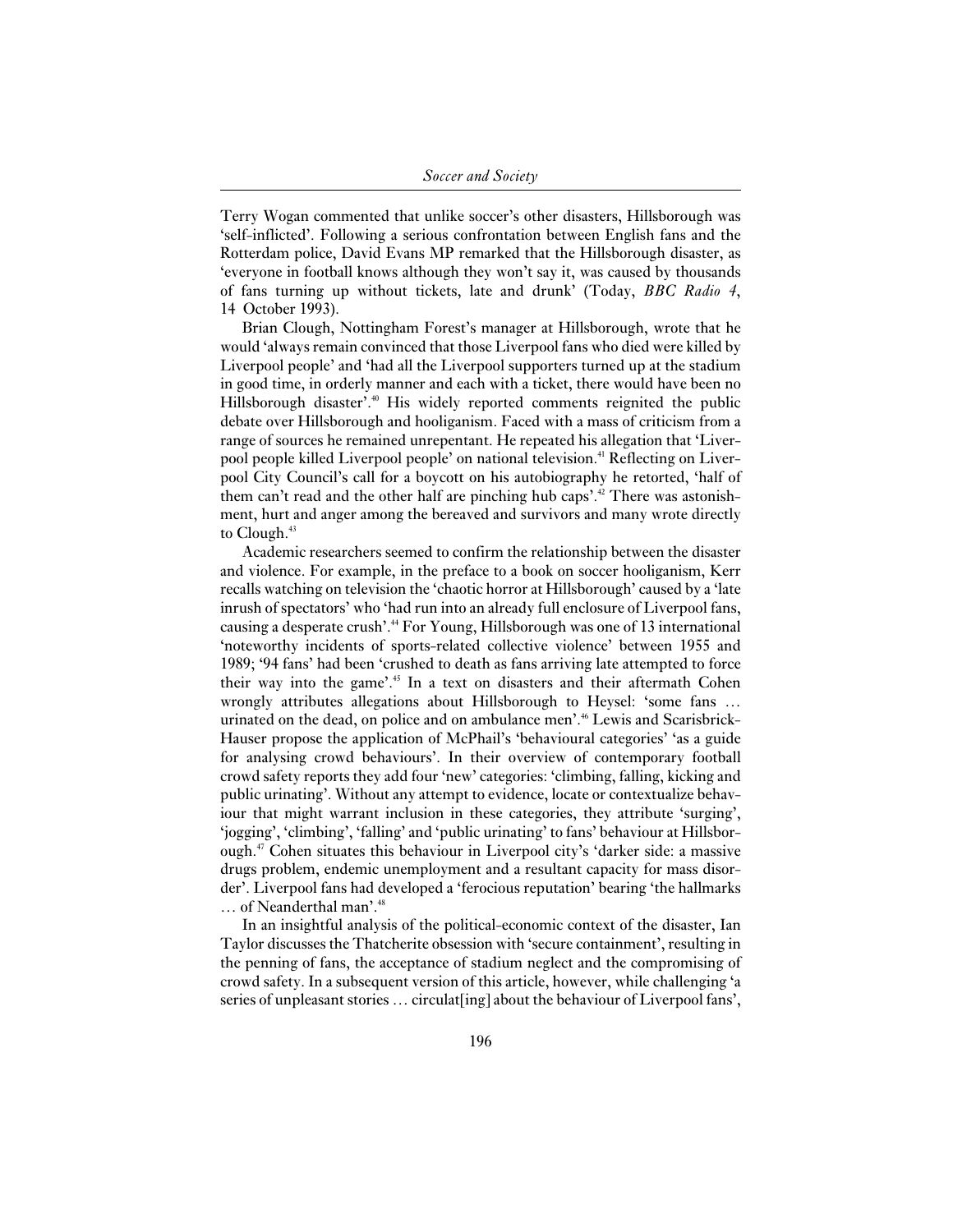Taylor notes 'persistent reports of some [fans] snatching wallets from the dead or dying and also of some obstructive action by drunken and aggressive fans'.<sup>49</sup>

These few examples are taken from a mass of media, political and academic commentary on Hillsborough. They are typical and they were not without consequences. When Lord Justice Stuart-Smith arrived in Liverpool to take evidence from bereaved families, some of the Hillsborough Family Support Group were delayed by a few minutes. On the steps of the Maritime Museum he asked the Group's Secretary, 'Have you got a few of your people or are they like the Liverpool fans, turn up at the last minute?'50 At the opening of the private prosecution at Leeds Crown Court the judge warned families that 'any display of campaigning, written or verbal, would constitute intimidation and be considered contempt of court'. Further, 'any demonstration would jeopardise the trial'. Seven weeks later as the trial ended and the bereaved families left the court, 'a West Yorkshire police video-surveillance team ... filmed their dignified, calm yet unbowed departure'.<sup>51</sup> Over time such comments and actions were regarded by the bereaved and survivors as intimidatory, constituting slurs on their reputation and that of their loved ones. 'We felt like criminals', was the common response.<sup>52</sup>

Following the publication of the Stuart-Smith report, a South Yorkshire Assistant Chief Constable wrote, 'perhaps the greatest tribute to those who tragically lost their lives, and the firmest indicator that the deaths were not in vain, lies in the transformation of football stadia'.<sup>53</sup> He demonstrated an unwitting yet crass insensitivity towards the long-term suffering of the bereaved. As stated elsewhere, there was 'not the slightest acknowledgement that it took a disaster, for men, women and children to be killed, to shake the reckless complacency that had infected football; its ownership, its organisation and its policing'.<sup>54</sup> Conn states that Taylor's 'most fundamental recommendations', including a full 'reassessment of policy for the game', were 'ignored'. Yet 'directors wheeled and dealed to make fortunes for themselves'.<sup>55</sup> As the Premier League was launched its clubs were obliged to provide all-seater stadia. Supported, and dependent on, unprecedented investment from Rupert Murdoch's media empire, Premiership clubs enjoyed unforeseeable, if not over-inflated, wealth and prosperity.<sup>56</sup>

However safer the reconstructed or new stadia were, and however welcome the facilities provided, the inexorable rise in football's popularity – and notoriety – represents a triumph in rebranding, publicity and marketing. Personal reputations, David Beckham for example, were lost and rebuilt in the media-fuelled hype of celebrity and fame. Beckham's club throughout this period, Manchester United, became the most wealthy sports club in the world and overseas players, many of great talent and all with agents, gravitated towards the new prosperity of the English Premiership. Meanwhile, back in Liverpool, the Hillsborough Family Support Group and the *Justice* campaigns provide a poignant reminder that, despite Taylor's attribution of responsibility for the disaster, there followed no state prosecutions, no disciplinary proceedings and no full and appropriate disclosure of the documentary evidence. What remain are the inquest verdicts of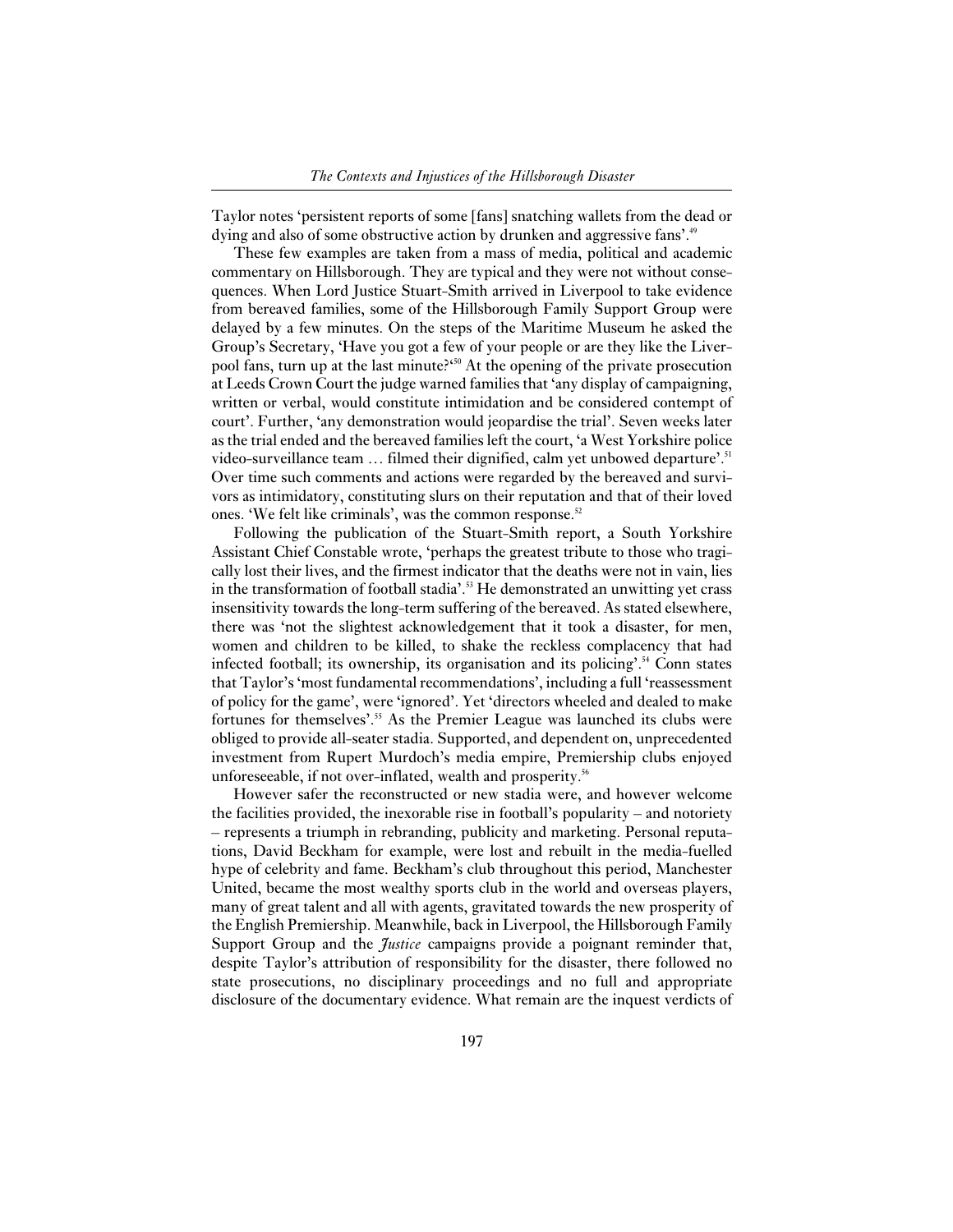accidental death and a hung jury, unable to decide on Duckenfield's guilt. Stuart-Smith's judicial scrutiny was exposed as little more than a politically motivated attempt to quell the outrage of the bereaved and survivors. On finally receiving 'body files' detailing the last hours of their loved one's lives, families were soon aware that much of the 'factual' information provided was partial, inaccurate and/or contradictory.

The significance of the Hillsborough disaster is not limited to its broader context and immediate circumstances. A sequence of injustices followed: the appalling treatment of the bereaved and survivors by the police and other authorities in the immediate aftermath; the inhumane police and coronial procedures adopted for body identification of loved ones; the conduct and outcome of the inquests; the systematic review and alteration of police recollections, their transformation into criminal justice statements and Taylor's acceptance of the process; the judge's direction of the jury in the private prosecution of Duckenfield and Murray; the taking of body tissue from the deceased without the knowledge or permission of the bereaved. And Eddie Spearritt has received no information regarding his whereabouts between 3 p.m. and 5 p.m. when he was admitted to intensive care. The aftermath of the Hillsborough disaster reveals the shortcomings, failings and manipulation of the state's systems of inquiry and investigation. Over time, it shows how disproved and discredited accounts can be reconstituted and legitimated, how 'truth' can be degraded through propaganda to protect powerful interests and how public servants, supposedly legally and politically accountable, can evade the reach of the law.<sup>57</sup>

## ACKNOWLEDGEMENTS

Many thanks to my former colleagues at the Centre for Studies in Crime and Social Justice at Edge Hill, to the ESRC-funded Disaster Research Seminar Group and to Deena Haydon for her critical comments and personal support. Most of all, continuing respect to the bereaved and survivors of Hillsborough and the campaign groups who have retained immense dignity in the face of continuing injustice.

#### **NOTES**

- 1. P. Scraton, *Hillsborough: The Truth* (Edinburgh: Mainstream, 2000), pp.60–1.
- 2. Personal interview, *The Hillsborough Project* 1989. Held in the Disasters Research Archive, Centre for Studies in Crime and Social Justice, Edge Hill.
- 3. *Liverpool Echo,* 17 April 1989.
- 4. Sir Bernard Ingham, Press Secretary to the Prime Minister, personal correspondence, 13 July 1994. Correspondence held by author.
- 5. D. Chippindale and C. Horrie, *Stick It Up Your Punter! The Rise and Fall of the Sun* (London: Mandarin, 1992), p.283.
- 6. South Yorkshire Police Memorandum from Inspector Calvert to The Chief Superintendent, 'F' Div, dated 11 June 1986. Document held by author.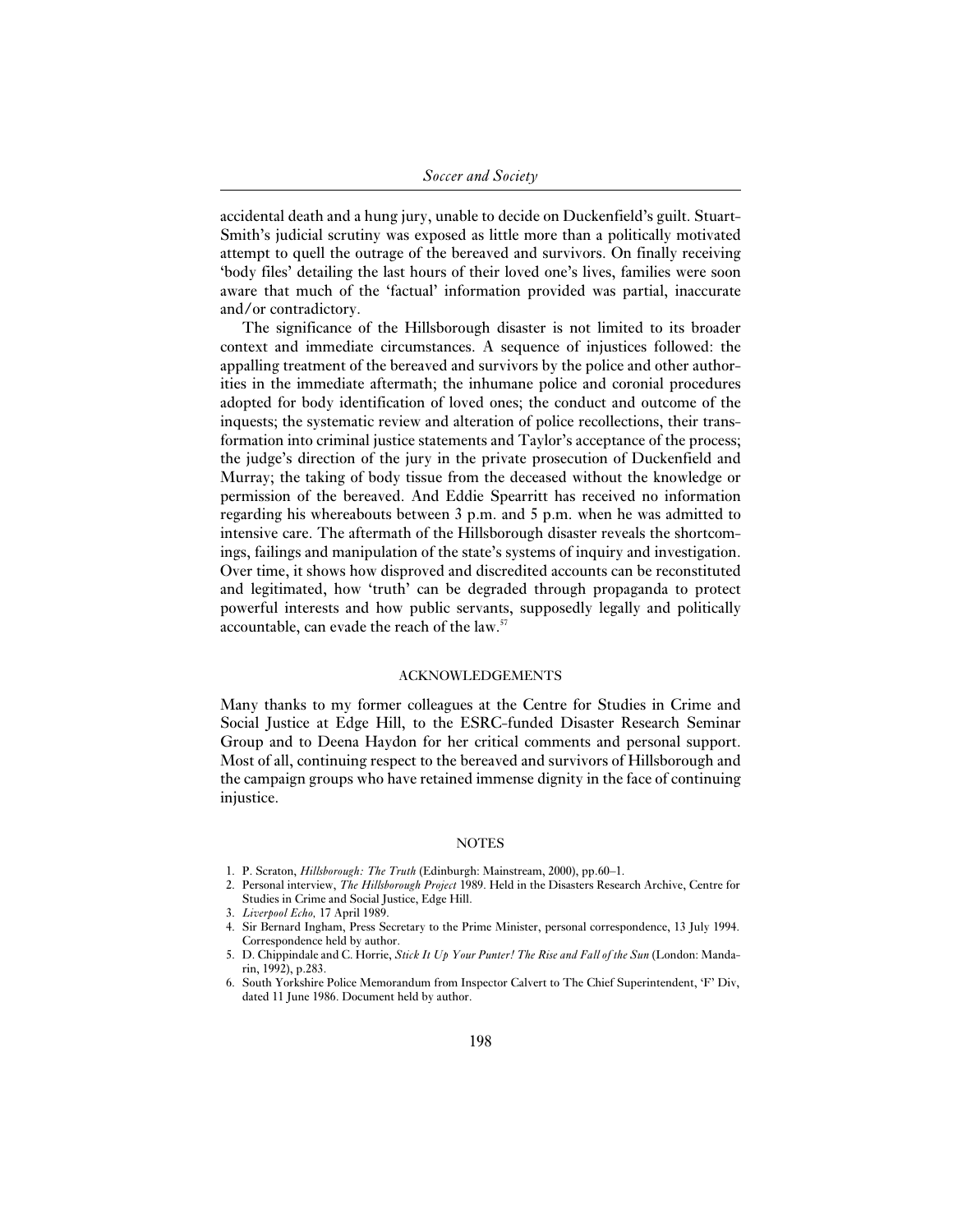- 7. For an overview of the evolution of safety regulation at UK football grounds see Martin Johnes, '"Heads in the Sand": Football, Politics and Crowd Disasters in Twentieth-Century Britain', chapter one in this volume.
- 8. References taken from officers' statements. Held by author.
- 9. See Scraton, *Hillsborough: The Truth*, pp.52–4.
- 10. Rt Hon. Lord Justice Taylor, *The Hillsborough Stadium Disaster: 15 April 1989, Interim Report,* Cmnd. 765, (London: HMSO, 1989) paras 171–4, pp.30–1.
- 11. Taylor Inquiry Transcripts, May–June 1989, Day 8: 112–13.
- 12. Rt Hon. Lord Justice Taylor, *The Hillsborough Stadium Disaster: 15 April 1989, Interim Report*, Cmnd. 765, (London: HMSO, 1989), p.1.
- 13. Ibid., p.50.
- 14. Ibid.
- 15. Lord Keith of Kinkel, *Copoc (AP) and Others v. Wright; Alcock (AP) and Others v. Wright,* House of Lords Judgment, 28 Nov. 1991.
- 16. *R.v.H.M.Coroner for South Yorkshire ex parte Stringer and Others,* Divisional Court Judgment, 5 Nov. 1993.
- 17. *Hansard*, 26 Oct. 1994: col. 981.
- 18. Letter from the Head of the Police Complaints Division to the Chief Constable, 30 Aug. 1990. Held by author.
- 19. *Inquest transcripts*, Day 75, 21 March 1991: 63. Disaster Research Archive, Centre for Studies in Crime and Social Justice, Edge Hill, Ormskirk.
- 20. *Inquest transcripts*, Day 78, 26 March 1991: 31. Disaster Research Archive, Centre for Studies in Crime and Social Justice, Edge Hill, Ormskirk.
- 21. P. Scraton, A. Jemphrey and S. Coleman, *No Last Rights: The Denial of Justice and the Promotion of Myth in the Aftermath of the Hillsborough Disaster* (Liverpool: LCC/Alden Press, 1995).
- 22. *Guardian*, 1 July 1997.
- 23. *Hansard*, 18 Feb. 1998: cols 1085–97.
- 24. Correspondence between Peter Metcalf, partner in Hammond Suddards Solicitors and the Head of Management Services, South Yorkshire Police, 15 May 1989. Held by author.
- 25. *Scrutiny Transcript*, 1 Dec. 1997. Held by author.
- 26. *Scrutiny Transcript*, 24 Oct. 1997. Held by author.
- 27. Rt Hon. Lord Justice Stuart-Smith, *Scrutiny of Evidence Relating to the Hillsborough Football Stadium* Disaster, Cmnd. 3878 (London: HMSO, 1998), p.80.
- 28. See P. Scraton, 'From Deceit to Disclosure: The Politics of Official Inquiries in the United Kingdom', in G. Gilligan and J. Pratt (eds), *Crime, Truth and Justice: Official Inquiry, Discourse, Knowledge* (Cullompton: Willan Publishing, 2004), pp.46–70.
- 29. Mr Justice Hooper, *Regina v David Duckenfield and Bernard Murray* Case No: T19991569, Leeds Crown Court, 16 Feb. 2000.
- 30. Ibid.
- 31. See Scraton, *Hillsborough: The Truth,* pp.216–19; full text of opening speech by Alun Jones, Q.C. available at www.hfsg.org/opening 11 June 2000.
- 32. Bernard Murray, in evidence, 10 July 2000 (research notes, held by author).
- 33. Mr Justice Hooper, questions put to the jury, 12 July 2000 (research notes, held by author).
- 34. Alun Jones, Q.C., closing speech, 12 July 2000. Available at www.hfsg.org/closing.
- 35. William Clegg, Q.C., address to the jury, 13 July 2000 (research notes).
- 36. Michael Harrison, Q.C., address to the jury, 13 July 2000 (research notes).
- 37. Mr Justice Hooper, summing up, 12–18 July 2000.
- 38. Taylor, *Hillsborough Stadium Disaster Interim Report*, p.44.
- 39. Peter Wright, Chief Constable of South Yorkshire, quoted in the *Sheffield Star*, 6 Feb. 1990.
- 40. B. Clough, *Clough: The Autobiography* (London: Corgi, 1995), p.258.
- 41. *Sunday Mirror*, 6 Nov. 1994.
- 42. *Daily Mirror*, 8 Nov. 1994.
- 43. See Scraton, Jemphrey and Coleman, *No Last Rights.*
- 44. J.H. Kerr, *Understanding Soccer Hooliganism* (Milton Keynes: Open University Press), p.18.
- 45. K. Young, 'Sport and Collective Violence', *Exercise and Sports Sciences Reviews*, 19 (1991), 540.
- 46. D. Cohen, *Aftershock: The Psychological and Political Consequences of Disasters* (London: Paladin, 1991), p.143.